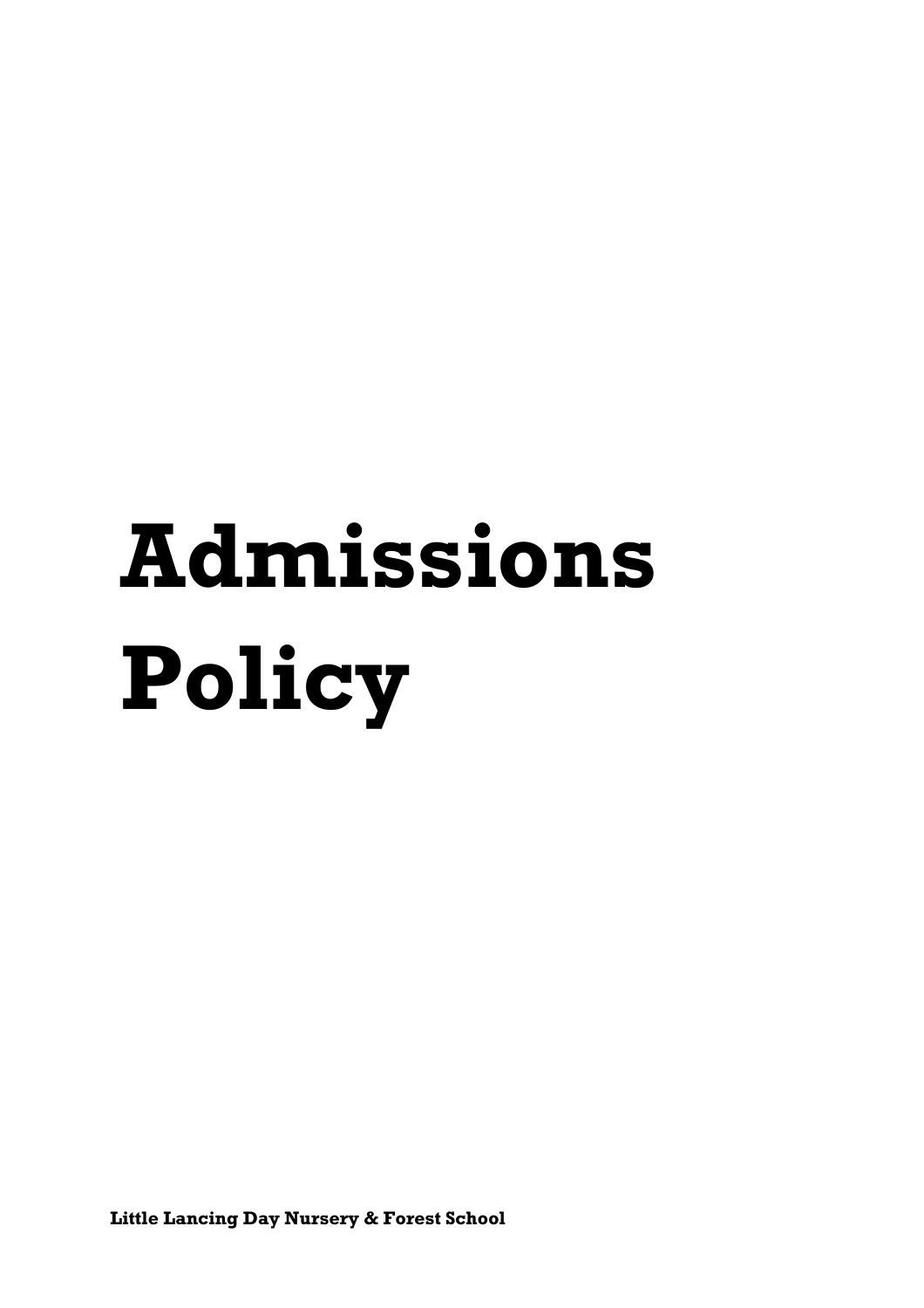# **GENERAL**

Little Lancing Day Nursery & Forest School offers day care for children aged from 2 months to 5 years 51 weeks a year. Our annual Christmas closure is from Christmas Eve at 1pm until 31 December inclusive and the nursery is closed on Bank Holidays.

It is our intention to make our nursery accessible to children and families from the local area and it is widely advertised in places accessible to all sections of the community.

We welcome children regardless of their gender, special educational needs, disabilities, background, religion, ethnicity or competence in spoken English.

At Little Lancing we accept, promote and engage with the fundamental British values of democracy, the rule of law, individual liberty and mutual respect and tolerance of those with different faiths and beliefs.

# **VISITING THE NURSERY**

Parents are encouraged to arrange a personal visit during a normal day to find out what Little Lancing has to offer. There may be opportunities to visit at an Open Day during the year.

### **ADMISSIONS**

The Nursery Manager is responsible for recruiting children to Little Lancing and for ensuring a smooth entry to the Nursery for all children and parents.

# **POINTS OF ENTRY**

The Nursery has three rooms – Explorers, Investigators and Pre-School. Broadly speaking, Explorers is for children aged 3 months to 2 years, Investigators is for children aged 2 to 3 years and Pre-School is for children aged 3+ years. Occasionally the transition from one room to another may be flexible, to meet the needs of children. This will always follow consultation with parents/carers to ensure a smooth transition to the next room. Please see our Transitions Policy for further information.

Admission may take place at any time during the year, provided a place is available. Funded hours are available, where eligible, for 3-year-olds in the term immediately following their third birthday and funded hours, where eligible, for 2-year-olds are available immediately following their second birthday.

### **ENTRY PROCESS**

- Parents may make an initial enquiry via our website or by contacting the Nursery direct to make an appointment to visit.
- After visiting the Nursery and parents discussing their session requirements with the Nursery Manager, Little Lancing will confirm availability. Spaces are given on a first booked basis, however, priority is given for parents requesting full-time places (over 30 hours). Priority will be made for siblings who already attend the setting and Lancing college staff children.
- Parents/Carers then apply for a place by completing and signing our enrolment form and terms and conditions forms and submitting these with the non-refundable administration fee of £50 and refundable deposit of £200.
- The place and start date is confirmed to Parents/Carers by the Nursery Manager. We operate a waitlist if no space is available.
- Parent/Carers are asked to book 3 settling in visit for their child shortly before they are due to start. Please see our Transitions Policy for further information.

# **SIBLING POLICY**

Priority will be made for siblings of children who already attend the setting.

# **DISCOUNTS**

We offer a sibling discount and a discount for five-day bookings for standard or extended days. Please see the Little Lancing Fee Schedule for further information.

### **Little Lancing Day Nursery & Forest School** 20/04/2022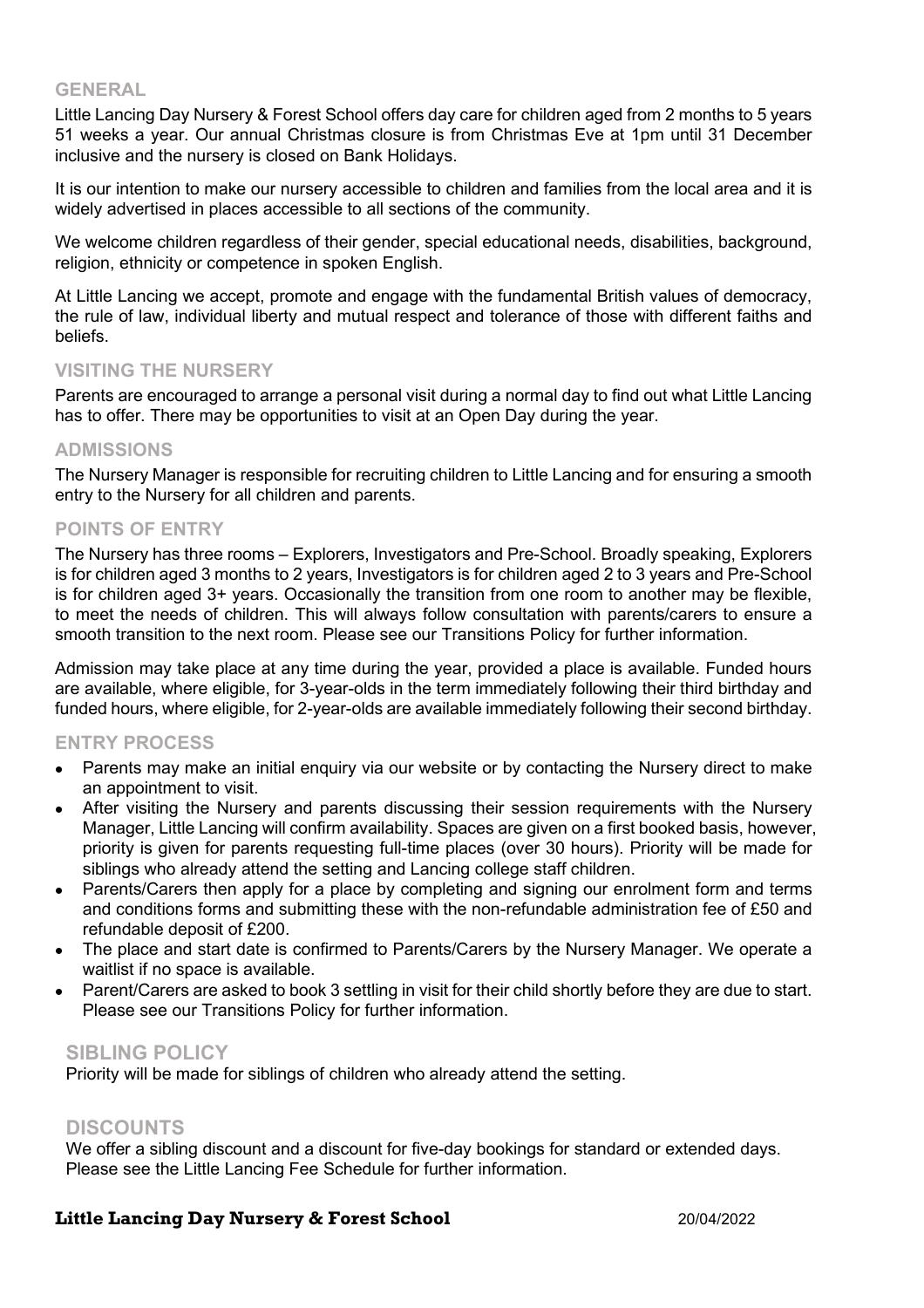# **RELIGIOUS BELIEFS**

Little Lancing welcomes and includes those of all faiths, or of none.

### **DISABILITIES**

Human rights and freedoms are respected and our physical facilities are accessible for the disabled. We do all that is reasonable to ensure that our culture, policies and procedures are made accessible to children who have disabilities and to comply with our legal and moral responsibilities under equality legislation to accommodate the needs of all applicants.

# **LEARNING SUPPORT**

Little Lancing aims to enrich and extend the learning of all children in its care in accordance with the DFE's SEND (Special Educational Needs and Disability) code of practice. The ethos of the nursery is to promote learning potential and emotional well-being in all children. We recognise that children learn at different rates and have individual needs and our aim is to empower them to fulfil their learning goals. Little Lancing strongly encourages parents of children with any form of special educational need or disability, as defined under the updated Department for Education's SEND Code of Practice, to discuss their child's requirements with us before going through the admissions process. Each child with SEND or learning difficulty is considered for admission on an individual basis. We can provide additional 1:1 support for children with special needs subject to needs and funding availability.

# **EARLY YEARS FUNDED PLACES**

- We offer funded places for 3- and 4-year-olds for every child, irrespective of background or family circumstances, subject to vacancies and confirmed availability, particularly in core hours. Funded places are offered from the term following a child's third birthday up until they reach compulsory school age and at Little Lancing this equates to around 11 hours a week extended over 51 weeks a year.
- We offer additional funded places for 3- and 4-year-olds which is means-tested and limited to a maximum of around 22 hours per week extended over 51 weeks a year. This is subject to availability of places and parents providing us with the code giving proof of eligibility.
- There may be additional charges for activities and provision beyond the EYFS, such extracurricular activities during core hours.
- We offer funded places for two-year-olds, subject to Local Authority means and needs assessment. This is subject to availability of places and parents providing the code giving proof of eligibility.
- Parents of any child enrolling and accessing a solely Early Year funded place is not required to pay a registration fee or deposit. Any additional hours booked will result in a registration fee and deposit being charged.
- Please see our Early Years Funding Policy for more information.

### **THE CONTRACTUAL TERMS AND CONDITIONS**

Little Lancing fees include meals and snacks, wipes and all Early Years Foundation Stage activities. Fees do not include formula milk, follow on milk, disposable nappies or extra-curricular activities.

We require a minimum booking of two sessions per week. Fees for booked sessions are always payable monthly in advance, whether the child attends or not. We do not charge fees for the annual closure period. Any additional sessions or charges are made on the next available invoice.

No child can be admitted to Little Lancing unless we have received a signed registration form from their parents and we are in receipt of the deposit of £200, which is refundable when the child leaves us. Solely Early Years funded places do not require the deposit to be paid.

Parents are bound by our Standard Terms and Conditions.

### **SAFEGUARDING IN THE ADMISSIONS PROCESS**

The Admissions process is an integral part of Little Lancing's commitment to promoting the safety and welfare of every child in the Nursery, in line with the Little Lancing Safeguarding (Child Protection) Policy. Staff receive regular training and are aware of the importance of this for every child. It is

# **Little Lancing Day Nursery & Forest School** 20/04/2022